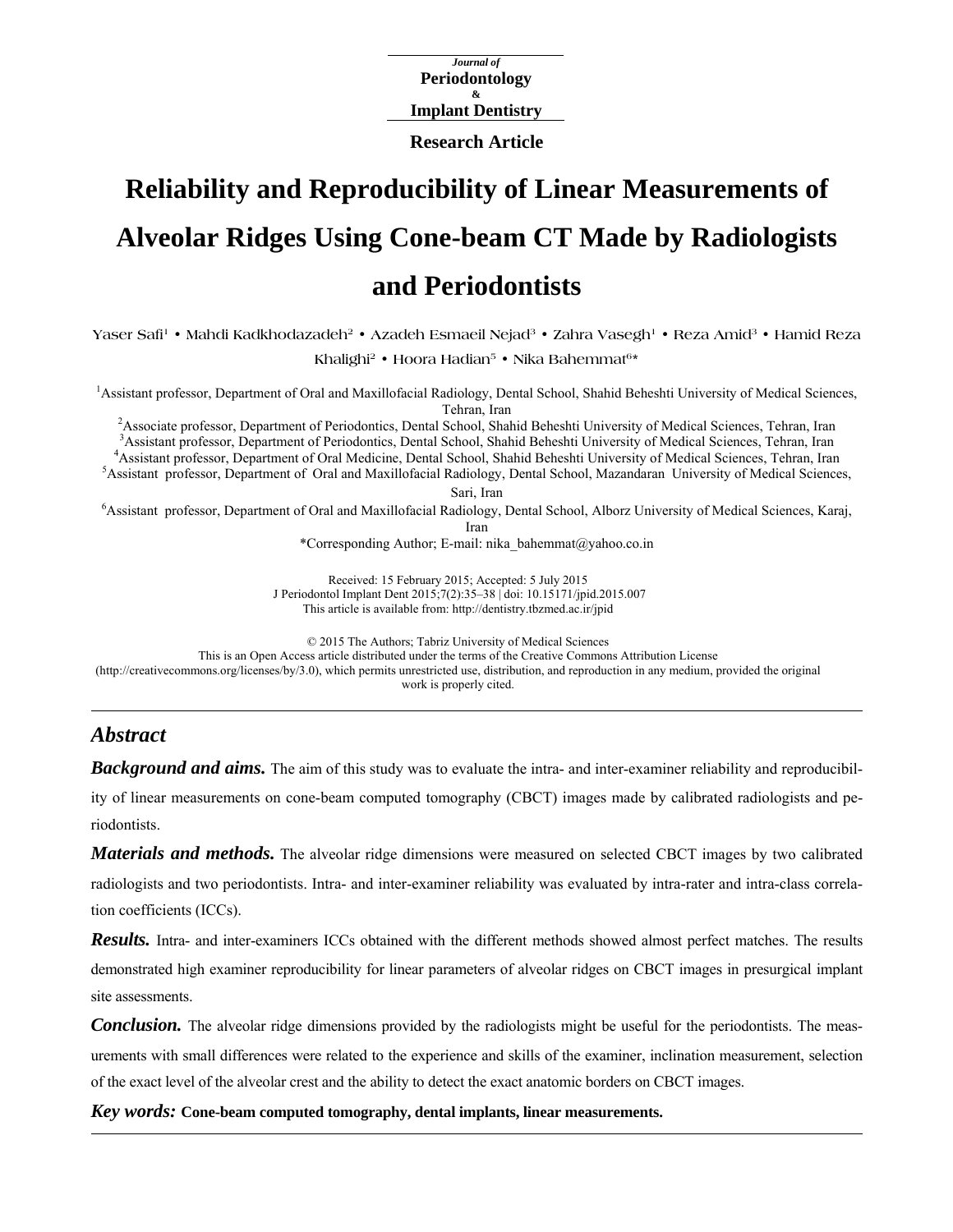## *Introduction*

The introduction of cone-beam computed tomo-<br>graphy (CBCT), also called cone-beam volugraphy (CBCT), also called cone-beam volumetric tomography (CBVT), provides 3D images with a considerable reduction of the radiation dose compared with  $CT$  examinations.<sup>1,2</sup> Image quality, particularly regarding hard tissues, is comparable with CT images. $3$ 

CBCT is a technique that has been proposed for maxillofacial imaging.<sup>1,4-9</sup> The use of CBCT has increased in various clinical situations in recent years.10-13 The major use of CBCT is presurgical implant planning. The linear measurement of distances is often used in presurgical implant planning for the detection of the exact amount of alveolar bone width and height.<sup>14</sup>

High repeatability and reproducibility of such measurements are important in clinical practice. This is essential in evaluating the consistency of diagnosis between different observers and follow-up patients over a period of time.<sup>15</sup> The intra- and inter-examiner correlations proved to be a positive method in several studies of the CBCT; in addition, the available software yielded precise measurements made by different professionals.2,13 In daily practice, it is noted that often what the radiologist marks in the printed films is not the accurately measured region for implant surgery.<sup>15</sup> The aim of this study was to evaluate the intra- and inter-examiner reliability and reproducibility of linear measurements on cone-beam tomography (CBCT) images made by calibrated radiologists and periodontists.

## *Materials and Methods*

In this study, the CBCT scans of a private clinic were evaluated to assess 23 cross-sectional CBCT images of alveolar ridges in different areas of jaws. CBCT scans were provided with SORDEX SCANORA 3D scanner machine (Helsinki, Finland. Voxel size: 20  $\mu$ m, Field of view: 7.5×10 cm). We drew an arch in axial images and reconstructed panoramic and cross-sectional images were obtained automatically. Four examiners, including two periodontists and two oral and maxillofacial radiologists, participated in this study. They measured each alveolar ridge on selected CBCT images in three dimensions; the first dimension was the buccolingual width of alveolar ridge at the region of crest, the second dimension, the buccolingual width of alveolar ridge at the region of 3 mm apical to alveolar crest and the third, the alveolar ridge height in selected crosssectional CBCT images. Each examiner repeated

these measurements in all the 23 selected images using the three-dimensional CBCT again after a month to evaluate intra-examiner error.

Measurements were made using a computer mouse to position the two-dimensional measurement tool cursor at one end to the other end. SCANORA software allows the users to measure linear distances.

The agreement between the four examiners in the measurements and the agreement between two groups (two radiologists as a group, two periodontists as another group) were assessed using interclass correlation coefficients (ICC).

Intra-examiner reliability, including the agreement between each examiner in these two series of measurements and the agreement in each group (two radiologists as a group, two periodontists as another group) was assessed by intra-class correlation coefficients (ICC).

When ICC values were closer to 1, reliability and reproducibility were stronger; ICC values >0.75 showed good reliability. The significance level was considered to be  $5\%$  (P $\leq$ 0.05).

The research project respected the Helsinki ethics declaration and was accepted ethically in the Ethics Committees of Shahid Beheshti University of Medical Science.

## *Results*

The overall agreement between the four examiners was assessed and it was good in the first dimension (buccolingual width of alveolar ridge at the region of crest) and the inter-examiner measurement error was 4.09 mm (ICC: 0.768). This agreement was stronger in the second dimension (the buccolingual width of alveolar ridge at the region of 3 mm apical to the alveolar crest in 23 selected CBCT images) and ICC was 0.908 and the inter-examiner measurement error was 1.83 mm. It was also strong in the third dimension (alveolar ridge height). ICC was 0.930 and the inter-examiner measurement error in the third dimension was 2.01 mm.

We also calculated the inter-examiner reliability between the two groups (radiologists and periodontists) and it was satisfactory in all the three dimensions mentioned above. The measurement error between the two groups was 1.11 mm in the first dimension (ICC: 0.978), 0.05 mm in the second dimension (ICC: 0.990) and 0.03 mm in the third dimension (ICC: 0.986).

The agreement between each examiner in his two series of measurements (each examiner repeated the measurements a month later again) was satisfactory. Intra-examiner measurement error was higher in pe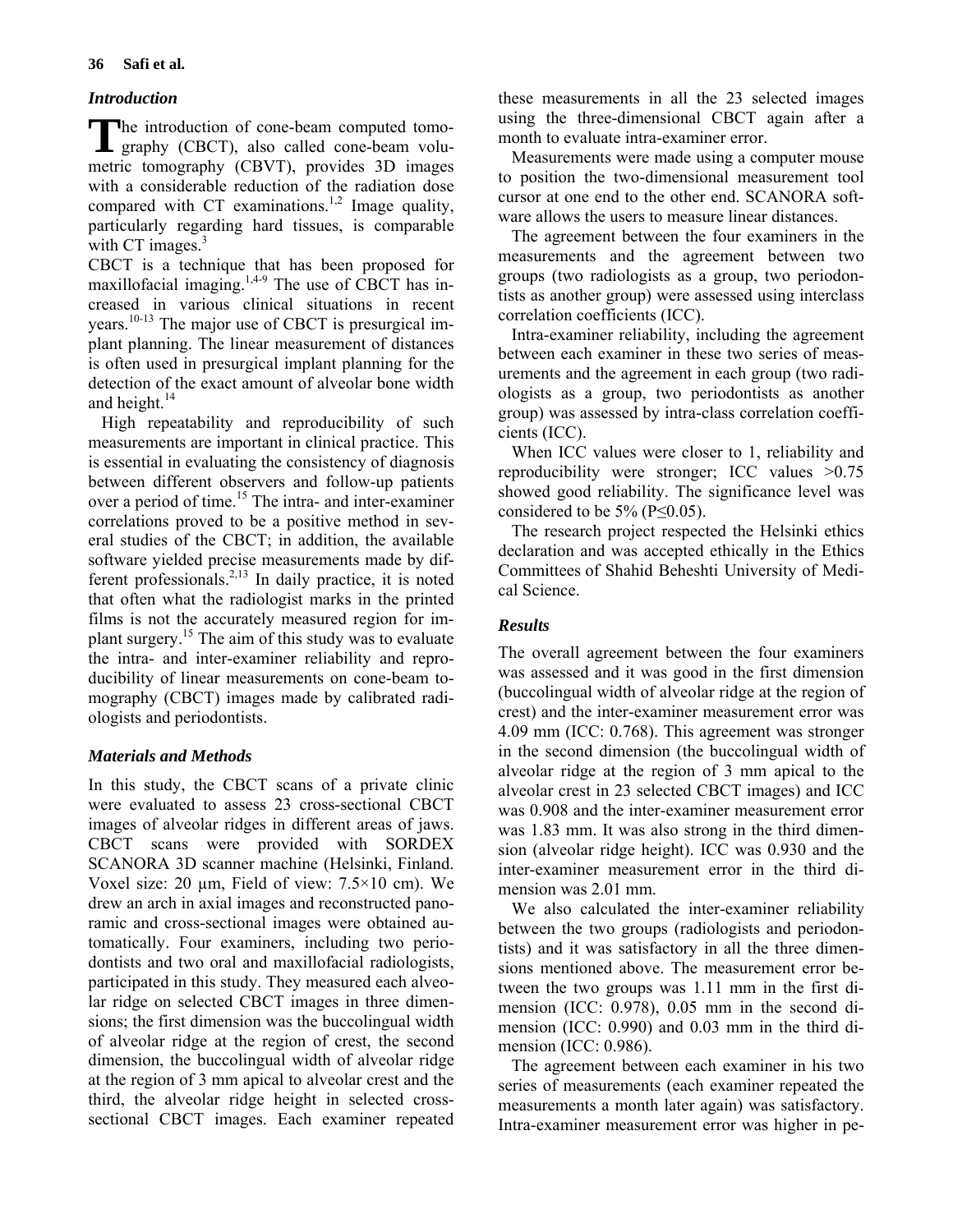riodontists relative to radiologists in all the three dimensions mentioned above. In the first dimension, for the radiologists it was 0.1 mm and 0.11 mm but for the periodontists it was 1.20 mm and 3.31 mm. In the second dimension, it was 0.33 mm and 0.50 mm for the radiologists and 0.97 mm and 0.87 mm for periodontists. This error in the third dimension was 0.05 mm, 0.47 mm for the radiologists and 0.96 mm 0.81 mm for the periodontists. The highest intraexaminer measurement error was 3.31 mm in the first dimension that was measured by a periodontist.

Intra-examiner reliability between periodontists was good. ICC in the first, second and third dimensions were 0.834, 0.922 and 0.959, respectively, and the measurement errors were 5.44 mm, 2.32 mm and 3.23 mm, respectively. Intra-examiner reliability between radiologists was well assessed. ICC was 0.773, 0.920 and 0.890 in the first, second and third dimensions, respectively. The errors were 4.26 mm, 2.29 mm and 1.33 mm, respectively.

## *Discussion*

There are various previous studies regarding the analysis of accuracy for panoramic radiographs $1,16-18$ and digital radiography.<sup>19</sup> However, there are few reports regarding the cone-beam tomography, especially with the intra-examiner and inter-examiner evaluation.<sup>10,11,20</sup>

Fatemitabar et  $al^{21}$  evaluated the accuracy of CBCT (PLANMECA), and found the mean differences varying from 0.37 mm to 0.58 mm for CBCT, and 0.37 mm to 0.72 mm for a 64-channel CT (Siemens). Pinsky et  $al^{22}$  found that CBCT (i-CAT) could be an accurate diagnostic tool for small osseous defects. They found mean differences varying from -0.01 mm to 0.27 mm for width and height accuracy. Stratemann et  $al<sup>23</sup>$  also found high accuracy in the CBCT images for linear distances compared to the real measurements. The error was small for two evaluated CBCT systems, varying from  $0.41 \pm 0.07$ mm for NewTom 9000 0.22±0.00 mm for CB Hitachi MercuRay. Kamburoglu et al found the interobserver reliability to be 0.995 to 1 and intraobserver reliability to be 0.992 to 1. Oz et  $al<sup>24</sup>$  also found high inter-observer reliability of the CBCT measurements in the craniofacial area. Patcas et  $al^{25}$ evaluated the accuracy of linear intraoral measurements using CBCT. The radiological measurements were accurate, with a mean difference from the anatomical measurements of 0.14 mm. Dalessandri et  $al^{26}$  in an ex vivo study evaluated measurement reliability using two different CBCT scanners for orthodontic purposes. They found that both scanners were

reliable for linear measurements.

In this study, there was acceptable inter- and intraexaminer reliability between linear measurements made by radiologists and periodontists. The higher measurement error was an inter-examiner one between four participants. The amount of this error was 4.09 mm and it might be important in clinical practice but when we evaluated the inter-examiner reliability between the two groups, the amount of this error was less than 1.1 mm, which appears to be acceptable in most clinical situations when the radiologists mark the alveolar ridge dimensions on CBCT images for periodontists. It is interesting that the highest inter-examiner error was in the first dimension (determining buccolingual width of alveolar ridge at crest region). The difficulty of selecting the exact level of the alveolar crest might explain the higher measurement error.

Radiologists had lower measurement errors relative to periodontists in the repetition of measurements after a month (intra-examiner error), which mighr be explained by the level of experience and skills of radiologists in CBCT measurements. Radiologists had the highest error in the second dimension and periodontists in the first dimension.

Other factors contributing to these small discrepancies are differences in the inclination of measurements and the ability to detect the exact borders of anatomic landmarks such as the inferior border of maxillary sinus, nasal fossa and the superior border of the inferior alveolar canal.

## *Conclusion*

There was an acceptable inter- and intra-examiner reliability in CBCT measurements between radiologists and periodontists, making the alveolar ridge dimensions provided by radiologists useful for periodontists. Small differences in measurements was attributed to experience and skills of examiners, inclination measurements, selection of the exact level of the alveolar crest and the ability to detect the exact anatomic borders on CBCT images.

#### *References*

- 1. Scarfe WC, Farman AG, Sukovic P. Clinical applications of cone-beam computed tomography in dental practice. Journal (Canadian Dental Association). 2006;72(1):75-80.
- 2. Suomalainen A, Kiljunen T, Kaser Y, Peltola J, Kortesniemi M. Dosimetry and image quality of four dental cone beam computed tomography scanners compared with multislice computed tomography scanners. Dento maxillo facial radiology. 2009;38(6):367-78. doi:10.1259/dmfr/15779208
- 3. Farman AG, Scarfe WC. Development of imaging selection criteria and procedures should precede cephalometric assess-